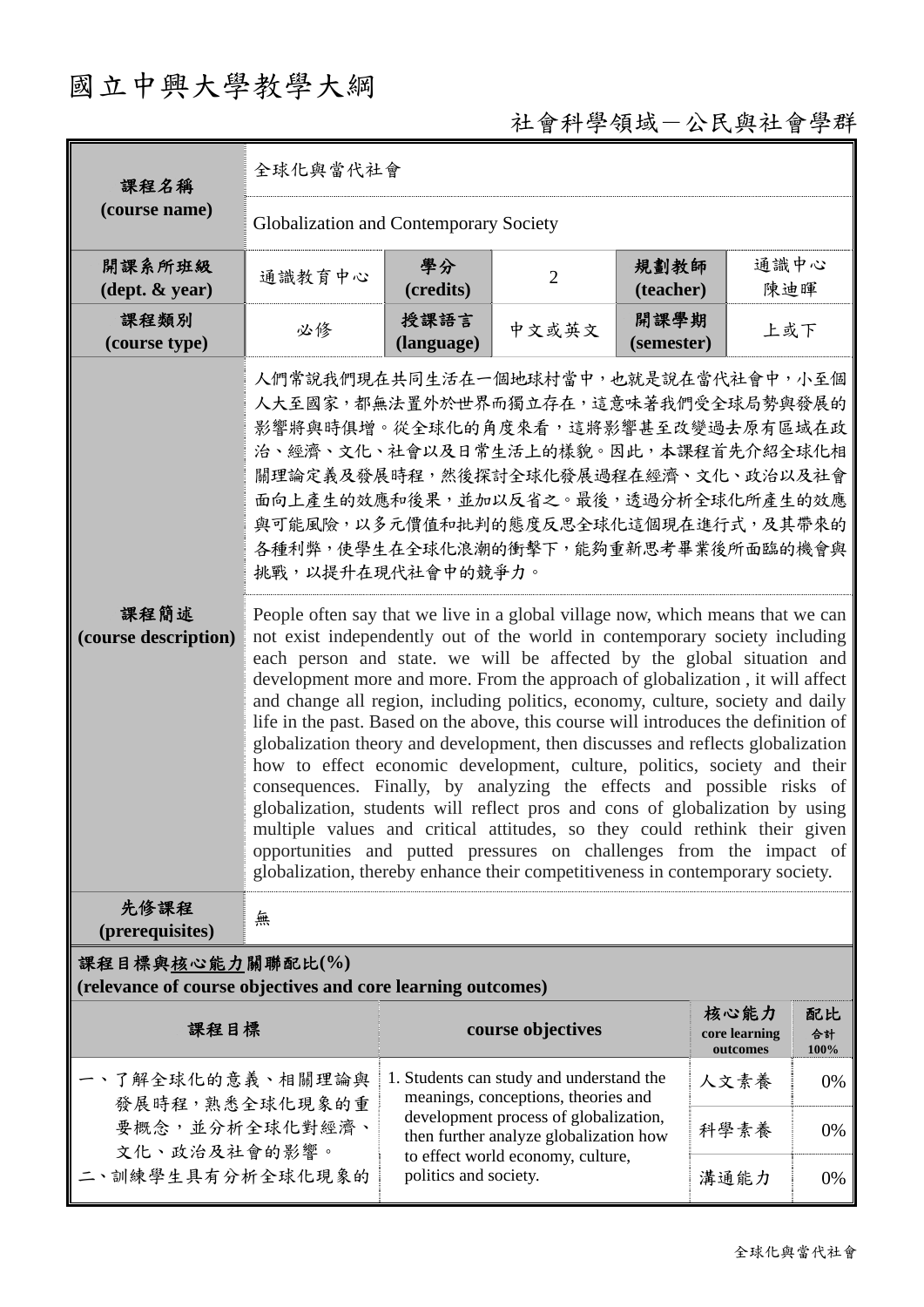| 教學方法 (teaching methods)                                                                                                                                                         |                | 學習評量方式 (evaluation)                                                                                                                                                                                                                                                                                                                                                                                                                                                                                                                                                           |                      |                  |  |  |  |  |
|---------------------------------------------------------------------------------------------------------------------------------------------------------------------------------|----------------|-------------------------------------------------------------------------------------------------------------------------------------------------------------------------------------------------------------------------------------------------------------------------------------------------------------------------------------------------------------------------------------------------------------------------------------------------------------------------------------------------------------------------------------------------------------------------------|----------------------|------------------|--|--|--|--|
| 課程目標之教學方法與評量方法<br>(teaching and assessment methods for course objectives)                                                                                                       |                |                                                                                                                                                                                                                                                                                                                                                                                                                                                                                                                                                                               |                      |                  |  |  |  |  |
| 職場中所面臨的機會與挑戰,以<br>提升競爭力。<br>三、避免從單一價值理解全球化,能<br>以多元價值和批判的精神反省<br>全球化利弊。<br>四、透過全球化在日常生活中的實際<br>案例討論與分享, 使學生能感受<br>到全球化對自身的影響。<br>五、能夠判斷出具有全球化意義的現<br>象,並且理解支持全球化與反全<br>球化背後的邏輯。 | globalization. | opportunities and challenges in the future<br>by the fundamental abilities and<br>imagination about analyzing the<br>phenomenon of globalization.<br>3. To introspect globalization from critical<br>approach and diverse but not<br>one-dimension values.<br>4. Students can experience that<br>globalization is effecting themselves by<br>discussing and sharing significant<br>examples in the daily life.<br>5. Students can have abilities to analyze the<br>meaningful phenomenon of<br>globalization, and understand the reasons<br>of people who support or opposite | 創新能力<br>國際視野<br>社會關懷 | 0%<br>70%<br>30% |  |  |  |  |
| 基本能力與想像力,了解未來在                                                                                                                                                                  |                | 2. Students can understand the their career                                                                                                                                                                                                                                                                                                                                                                                                                                                                                                                                   |                      |                  |  |  |  |  |

| 講授<br>影片<br>計論 | 1. 課堂出席與討論 20%。<br>2. 期中考、期末考共60%。<br>  3. 期末報告 20%。 |
|----------------|------------------------------------------------------|
|                |                                                      |

# 授課內容(單元名稱與內容、習作 **/** 考試進度、備註)

**(course content and homework / tests schedule)** 

# 第一週、全球化的意義與發展

自編講義:《全球化的意義與發展》,Pp.1-5 影片:《eetv 通識學堂-什麼是全球化》;《全球化》

### 第二週、全球化與民族國家:跨國空間、彊界模糊與治理能力

自編講義:《全球化與民族國家:跨國空間、疆界模糊與治理能力》,Pp.6-16 影片:《我們的島第 655 集全球化的浪頭上(2012-05-14)》

# 第三週、經濟全球化:跨國企業、資本、組織與全球市場

自編講義:《經濟全球化:跨國企業、資本、組織與全球市場》,Pp.17-25 影片:《《第一屆通識微電影》參賽片段 18:全球化之跨國企業》;《入 TPP 農殤再起~跨國公司 掌握通路蕉農憂市場遭壟斷?│中視新聞專題 20151126》;《跨國併購難拒絕「台」查號碼 APP 「3 億」嫁大陸》

# 第四週、經濟全球化與國際分工

自編講義:《經濟全球化與國際分工》,Pp.26-30 影片:《國際分工》

# 第五週、經濟全球化與勞動市場

自編講義:《經濟全球化與勞動市場》,Pp.31-36 影片:《全球化下的工民教育\_血汗巧克力(中文字幕)》;《20150202 駭人事實!香甜巧克力隱含 童工血淚》;《通識爽教室:全球化與血汗工廠》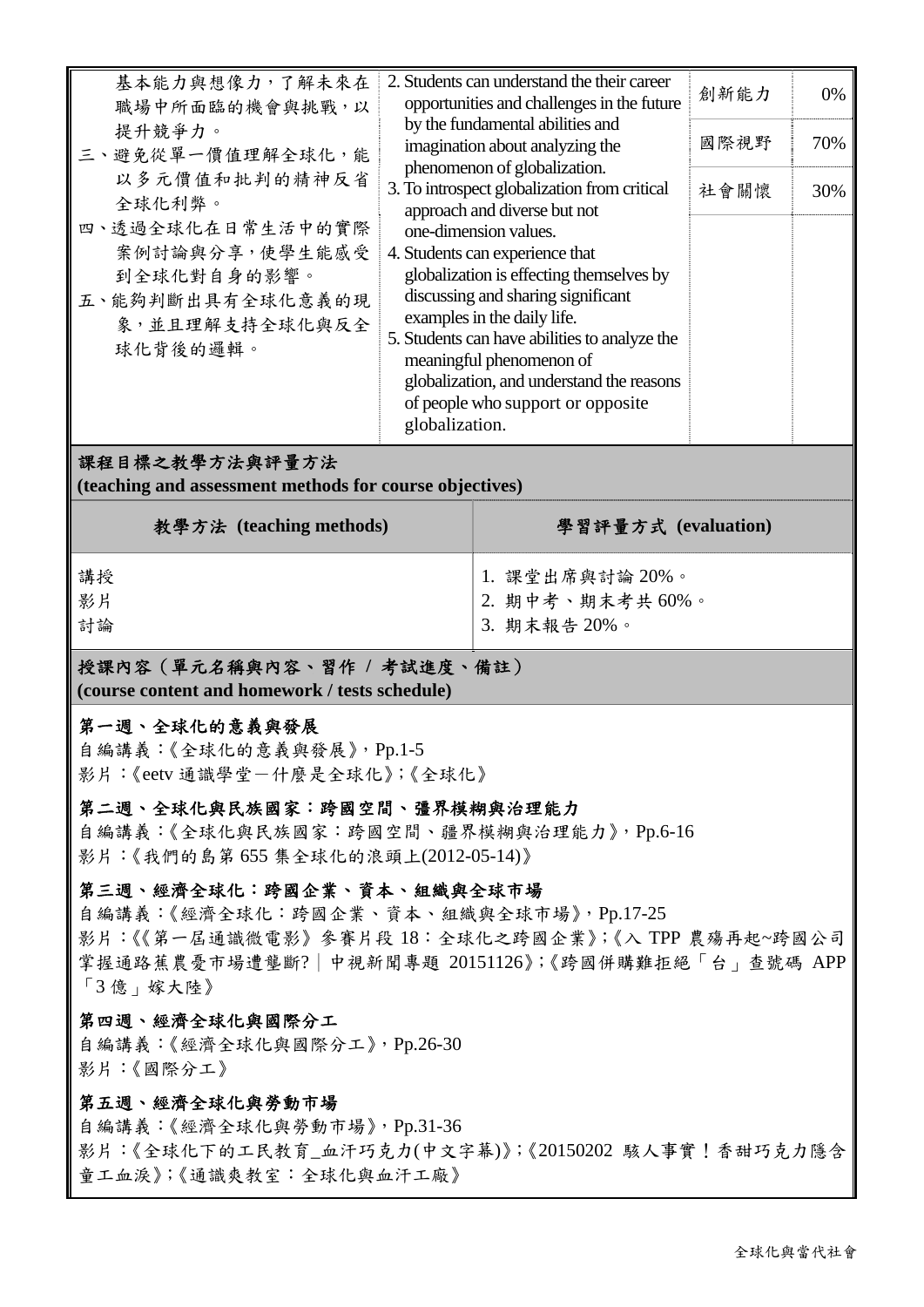#### 第六週、經濟全球化與金融市場:全球金融風暴

自編講義:《經濟全球化與金融市場:全球金融風暴》,Pp.37-41 影片:《金錢的故事:6)金融全球化》

#### 第七週、省思資本主義經濟全球化:正向與負向影響

自編講義:《省思資本主義經濟全球化:正向與負向影響》,Pp.42-46 影片:《全球化經濟的好壞》;《14 分鐘告訴你為何全球化會引發貧富差距》

#### 第八週、消費、流行與文化全球化:速食、可樂、好萊塢與蘋果手機

自編講義:《消費、流行與文化全球化:速食、可樂、好萊塢與蘋果手機》Pp.47-54 影片:《全球化影片美國電影》;《全球文化單一化》;《通識爽教室:全球化:上海興建迪士尼是 好是壞?》

#### 第九週、期中考試

#### 第十週、文化全球化:多元文化與文化殖民

自編講義:《文化全球化:多元文化與文化殖民》,Pp.55-62 影片:《各國麥當勞廣告》

#### 第十一週、文化全球化與區域文化保存

自編講義:《文化全球化與區域文化保存》Pp.63-66 影片:《麥當勞的全球化期末短片》;《全球化與在地化》

#### 第十二週、省思文化全球化:正向與負向影響

自編講義:《省思文化全球化:正向與負向影響》,Pp.67-73 影片:《西方世界與阿拉伯文明的衝突》;《認識文化衝突到相互合作》

#### 第十三週、全球化國際政治:跨國界組織、普世價值與軍事結盟

自編指定講義:《全球化國際政治:跨國界組織、普世價值與軍事結盟》,Pp.74-90 影片:《通識爽教室:全球化:政治全球化與北韓核危機》;《國際合作紓衝突 政治利益係死敵》

#### 第十四週、全球化與當代社會:網路社會、人口流動、跨國犯罪與環境生態

自編講義:《全球化與當代社會:網路社會、人口流動、跨國犯罪與環境生態》,Pp.91-101 影片:《7 Billion, National Geographic Magazine》;《2016-04-12 中天新聞 跨國打擊犯罪不易 詐 騙機房擴及中東、非洲》;《2014-12-22 我們的島第 788 集 RCA 工人的等待》

#### 第十五週、全球化與風險社會的形成

自編講義:《全球化與風險社會的形成》,Pp.102-107 影片:《金融危機是全球化資本主義的罩門?知名經濟學者阿敏專訪》;《【非凡新聞】全球化加 深不平等!諾爾獎得主開講》;《IMF:全球經濟上揚發展中國家風險增加》;《富士康問題突顯全 球化不平等》;《全球的貧富差距真相》

#### 第十六週、全球化與反全球化的論爭

自編講義:《全球化與反全球化的論爭》,Pp.108-113 影片:《WTO 為什麼對你那麼壞?》

#### 第十七週、全球化趨勢下的機會與挑戰

自編講義:《全球化趨勢下的機會與挑戰》,Pp.114-120 影片: 《20130611 全球化浪潮下的台灣,未來航向何方? PART1 -4》

#### 第十八週、期末考試、繳交期末報告